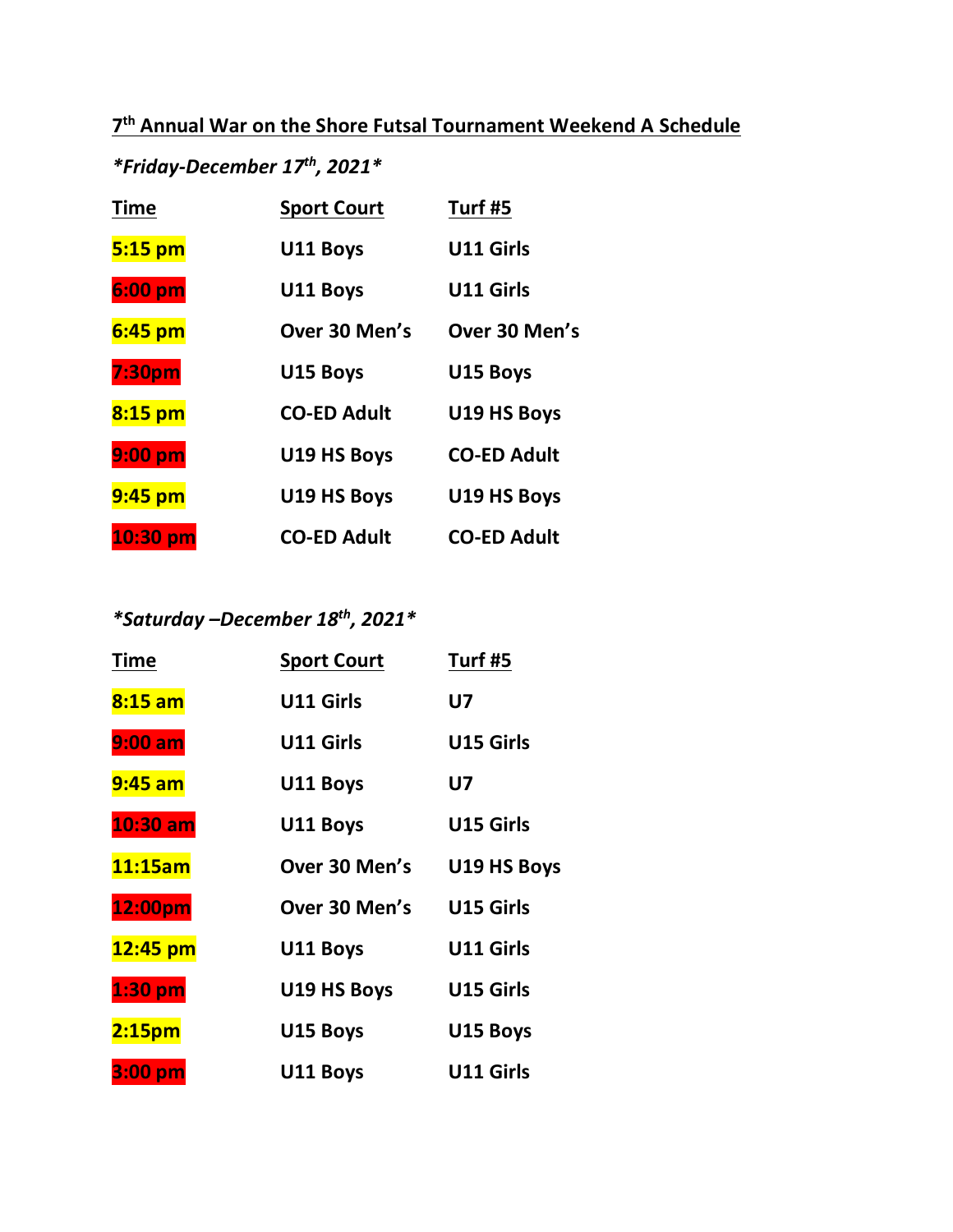*\*Saturday – December 18th, 2021\**

| <b>Time</b>      | <b>Sport Court</b> | Turf #5            |
|------------------|--------------------|--------------------|
| 3:45 pm          | U15 Boys           | U7                 |
| 4:30 pm          | <b>CO-ED Adult</b> | U15 Boys           |
| 5:15 pm          | <b>CO-ED Adult</b> | U15 Boys           |
| $6:00~\text{pm}$ | U19 HS Boys        | U11 Boys           |
| $6:45$ pm        | U19 HS Boys        | U11 Boys           |
| 7:30 pm          | Over 30 Men's      | Over 30 Men's      |
| $8:15$ pm        | U19 HS Boys        | <b>CO-ED Adult</b> |
| 9:00 pm          | U19 HS Boys        | U19 HS Boys        |
| $9:45$ pm        | <b>CO-ED Adult</b> | U19 HS Boys        |

*\*Sunday –December 19th, 2021\**

| Time       | <b>Sport Court</b>     | Turf #5            | Turf#1                |
|------------|------------------------|--------------------|-----------------------|
| $8:15$ am  | U15 Boys               | U15 Boys           | U11 Boys              |
| $9:00$ am  | <b>CO-ED Adult</b>     | <b>CO-ED Adult</b> | U11 Boys              |
| 9:45 am    | <b>HS Boys QF</b>      | <b>HS Boys QF</b>  | <b>U15 Girls</b>      |
| $10:30$ am | <b>HS Boys QF</b>      | U15 Boys QF        | <b>HS Boys QF</b>     |
| $11:15$ am | <b>Over 30 Semis</b>   | U15 Boys QF        | <b>U15 Girls</b>      |
| 12:00 pm   | <b>Over 30 Semis</b>   | <b>U11 Boys SF</b> | U11 Boys SF           |
| $12:45$ pm | <b>U15 Girls Final</b> | N/A                | <b>U7 Boys Final</b>  |
| $1:30$ pm  | <b>CO-ED Adult SF</b>  | N/A                | <b>U11 Girls SF</b>   |
| $2:15$ pm  | <b>CO-ED Adult SF</b>  | N/A                | <b>U11 Girls SF</b>   |
| $3:00$ pm  | <b>HS Boys SF</b>      | N/A                | <b>U11 Boys Final</b> |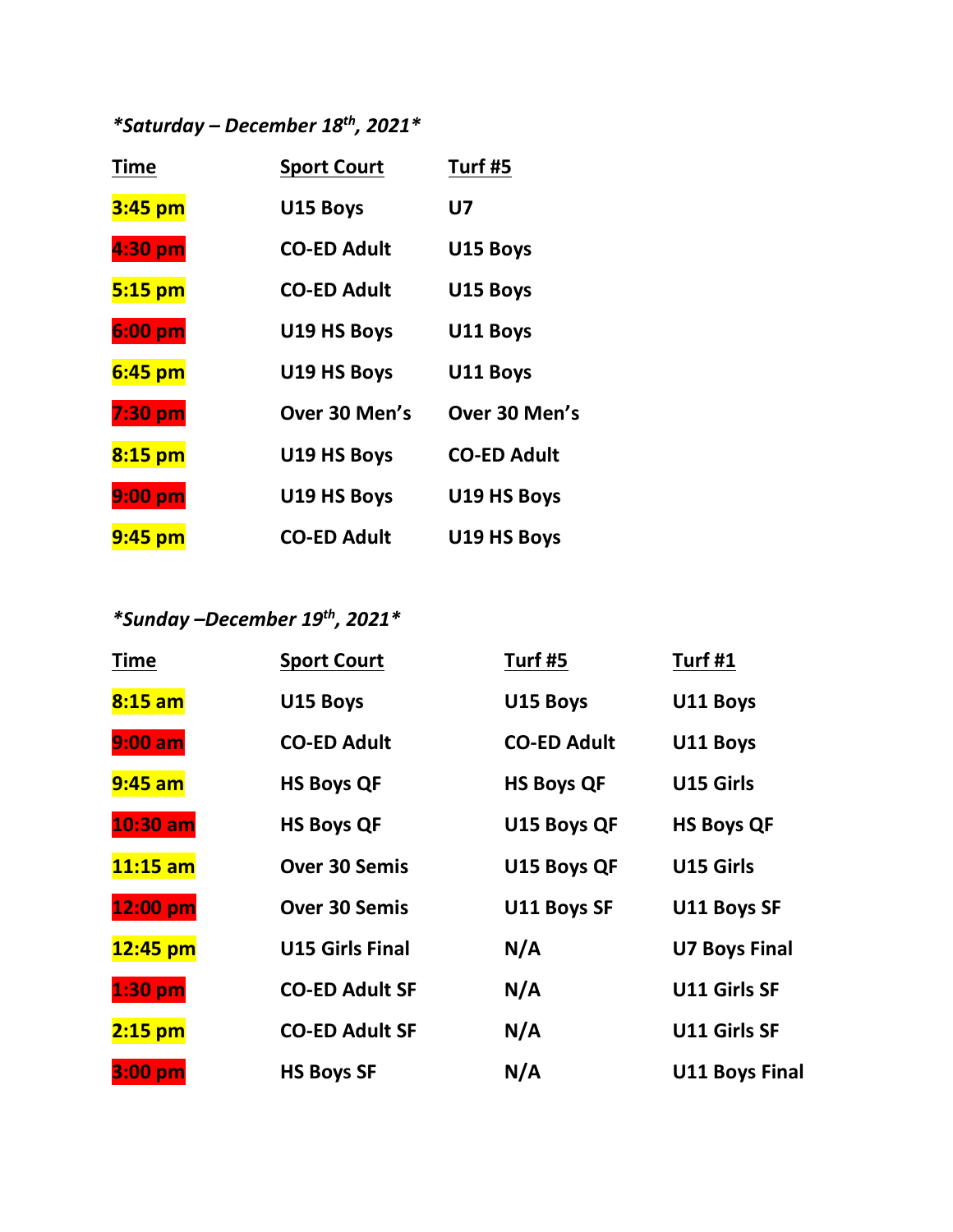*\*Sunday – December 19th, 2021\**

| <b>Time</b>      | <b>Sport Court</b>       | Turf #5 | Turf #1                |
|------------------|--------------------------|---------|------------------------|
| 3:45 pm          | <b>HS Boys SF</b>        | N/A     | <b>U11 Girls Final</b> |
| 4:30 pm          | Over 30 Final            | N/A     | U15 Boys SF            |
| $5:15$ pm        | U15 Boys SF              |         |                        |
| $6:00~\text{pm}$ | <b>CO-ED Adult Final</b> |         |                        |
| $6:45$ pm        | <b>HS Boys Final</b>     |         |                        |
| 7:30 pm          | <b>U15 Boys Final</b>    |         |                        |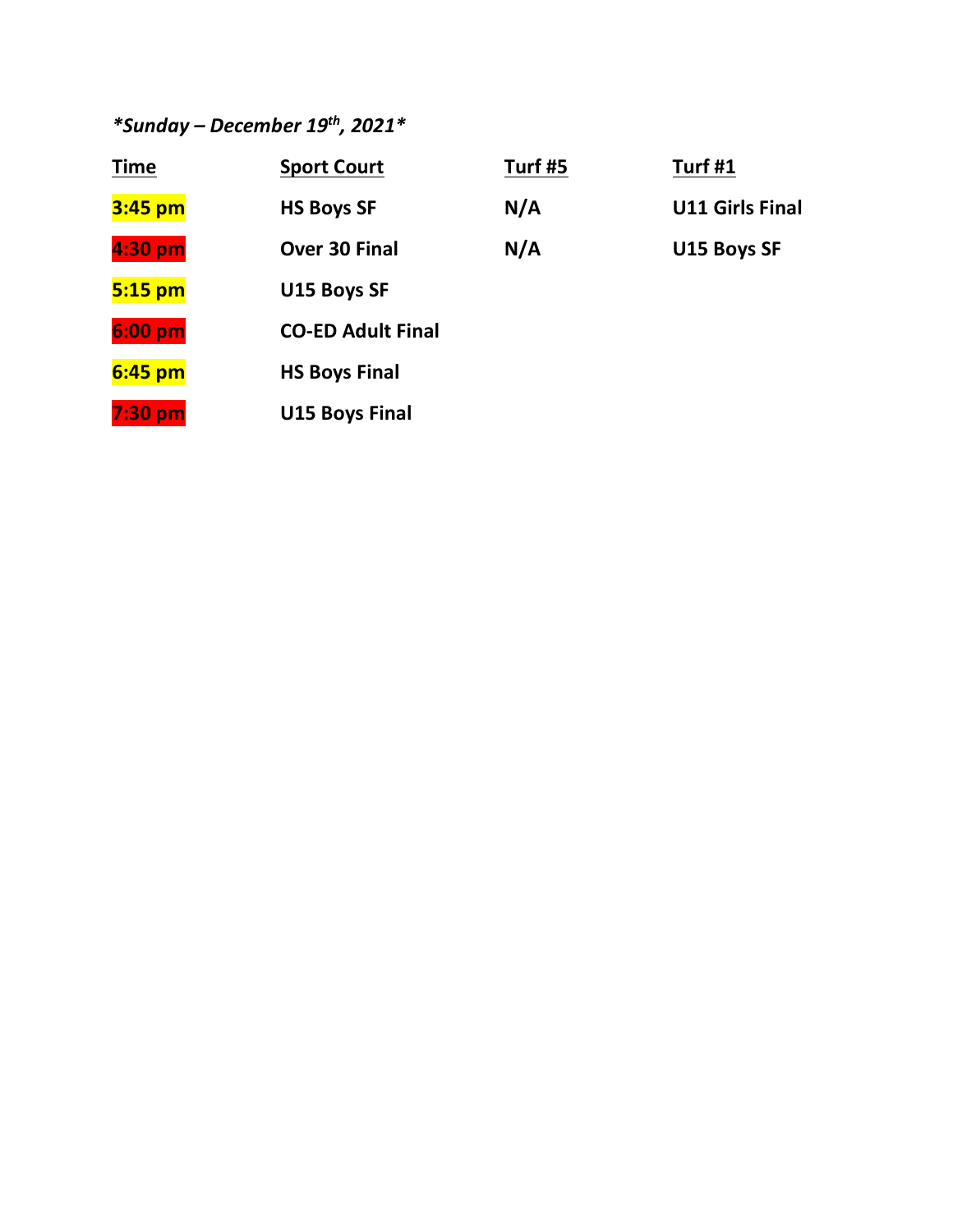#### **7 th Annual War on the Shore Futsal Tournament 2021 Schedule U7 Boys Division**

Dec. 17th-19th, 2021 *Tournament Format: Group Play + Championship*

# **Group A**

- 1. Adrenaline FC
- 2. Extreme
- 3. Matrix Marines 15

| Court:  | Date/Time:        | Game:          |
|---------|-------------------|----------------|
| Turf #5 | $12/18 - 8:15$ am | $3 \vee 1$     |
| Turf #5 | $12/18 - 9:45$ am | $2v$ 3         |
| Turf #5 | $12/18 - 3:45$ pm | 1 <sub>v</sub> |

# **Playoffs**

| Court:  | Date/Time:         | Game:                                         |
|---------|--------------------|-----------------------------------------------|
| Turf #1 | $12/19 - 12:45$ pm | 1 <sup>st</sup> Place v 2 <sup>nd</sup> Place |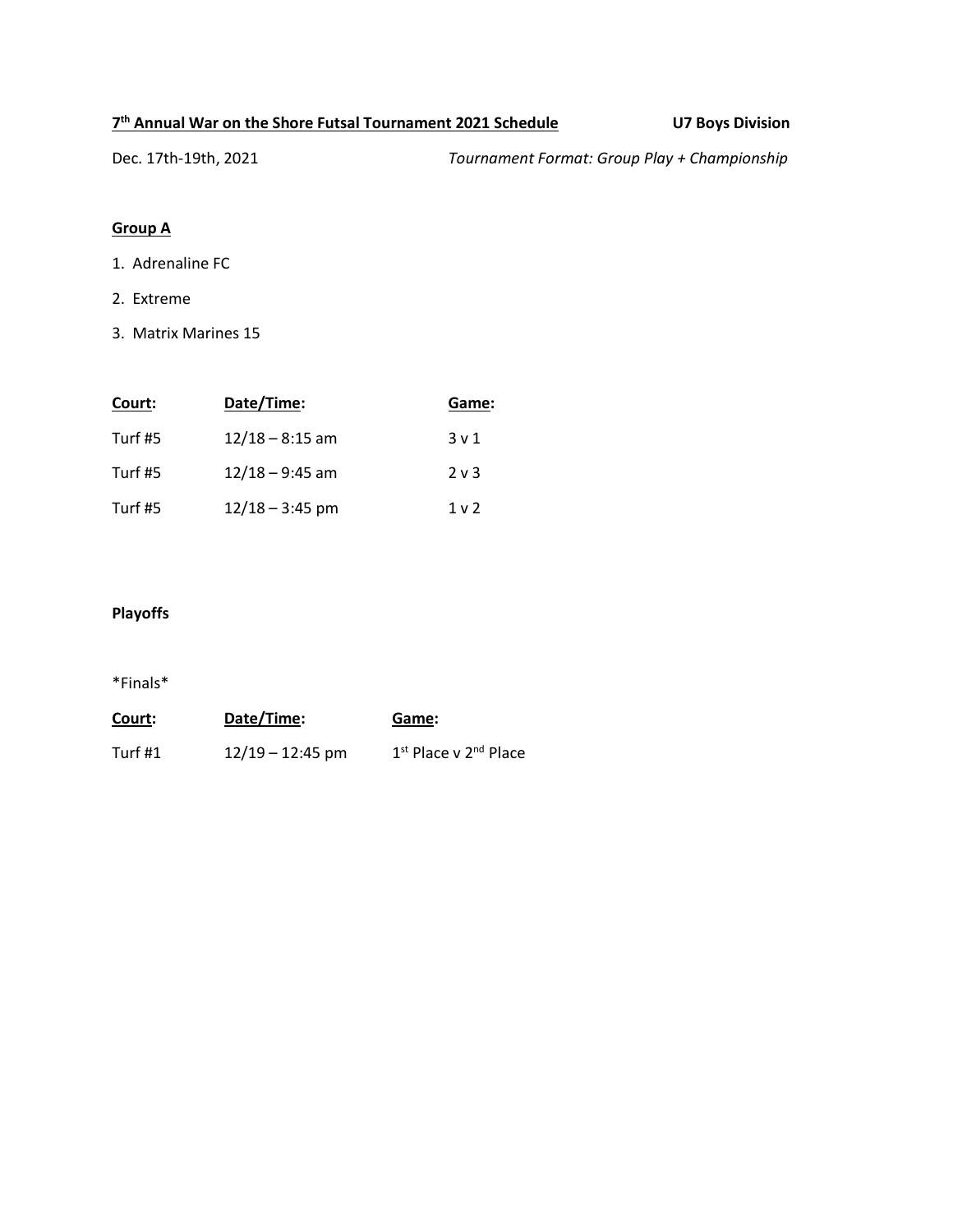#### **7 th Annual War on the Shore Futsal Tournament 2021 Schedule U11 Boys Division**

Dec. 17th-19th, 2021 *Tournament Format: Group Play + Playoffs*

# **Group A**

- 1. Blast
- 2. Crown MEX
- 3. Extreme
- 4. Crown US
- 5. Henlopen Kraken

| Court:    | Date/Time:         | Game:            | Court:    | Date/Time:         | Game:            |
|-----------|--------------------|------------------|-----------|--------------------|------------------|
| Sport Ct. | $12/17 - 5:15$ pm  | 1 <sub>v</sub>   | Sport Ct. | $12/17 - 6:00$ pm  | $4 \vee 3$       |
| Sport Ct. | $12/18 - 9:45$ am  | 2 v 4            | Sport Ct. | $12/18 - 10:30$ am | 5v1              |
| Sport Ct. | $12/18 - 12:45$ pm | 3 <sub>v</sub> 5 | Sport Ct. | $12/18 - 3:00$ pm  | 1 <sub>v</sub>   |
| Turf #5   | $12/18 - 6:00$ pm  | 5v2              | Turf #5   | $12/18 - 6:45$ pm  | 3 <sub>v</sub> 1 |
| Turf #1   | $12/19 - 8:15$ am  | $2v$ 3           | Turf $#1$ | $12/19 - 9:00$ am  | 4v5              |

# **Playoffs**

#### \*Semifinals\*

| Court:    | Date/Time:         | Game:         |
|-----------|--------------------|---------------|
| Turf #5   | $12/19 - 12:00$ pm | $1st$ v $4th$ |
| Turf $#1$ | $12/19 - 12:00$ pm | $2nd$ v $3rd$ |

| Court:  | Date/Time:        | Game:                    |
|---------|-------------------|--------------------------|
| Turf #1 | $12/19 - 3:00$ pm | <b>Semifinal Winners</b> |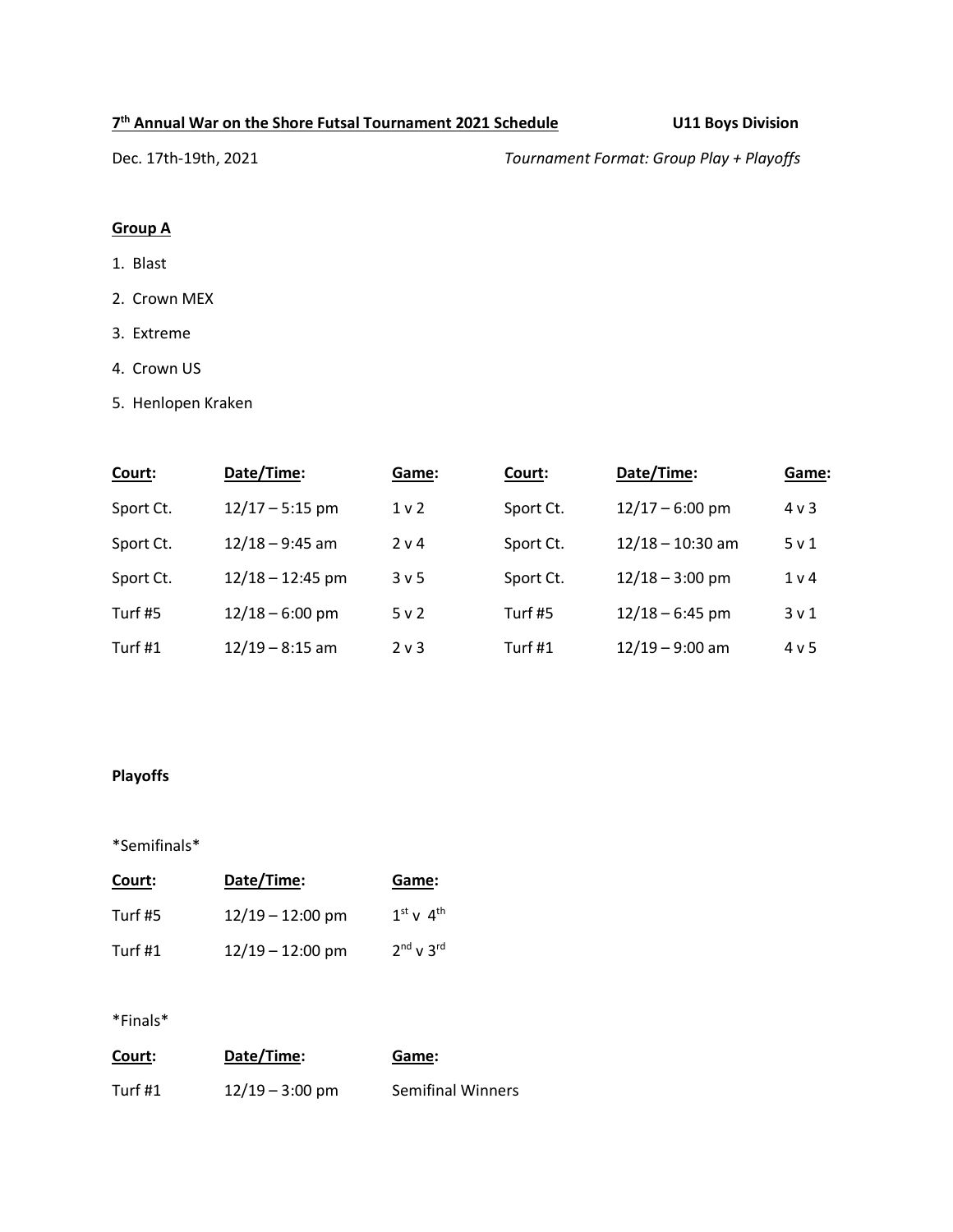#### **7 th Annual War on the Shore Futsal Tournament 2021 Schedule U11 Girls Division**

Dec. 17th-19th, 2021 *Tournament Format: Group Play + Playoffs*

# **Group A**

- 1. Extreme
- 2. Matrix Miracle 11
- 3. Salisbury United 11

| Court:    | Date/Time:        | Game:            | Score: |
|-----------|-------------------|------------------|--------|
| Sport Ct. | $12/18 - 8:00$ am | $2v$ 3           |        |
| Sport Ct. | $12/18 - 9:00$ am | 1 <sub>v</sub>   |        |
| Turf #5   | 12/18-12:45 pm    | 3 <sub>v</sub> 1 |        |

| Court:  | Date/Time:        | Game:                    | Score: |
|---------|-------------------|--------------------------|--------|
| Turf #1 | $12/19 - 2:15$ pm | <b>Semifinal Winners</b> |        |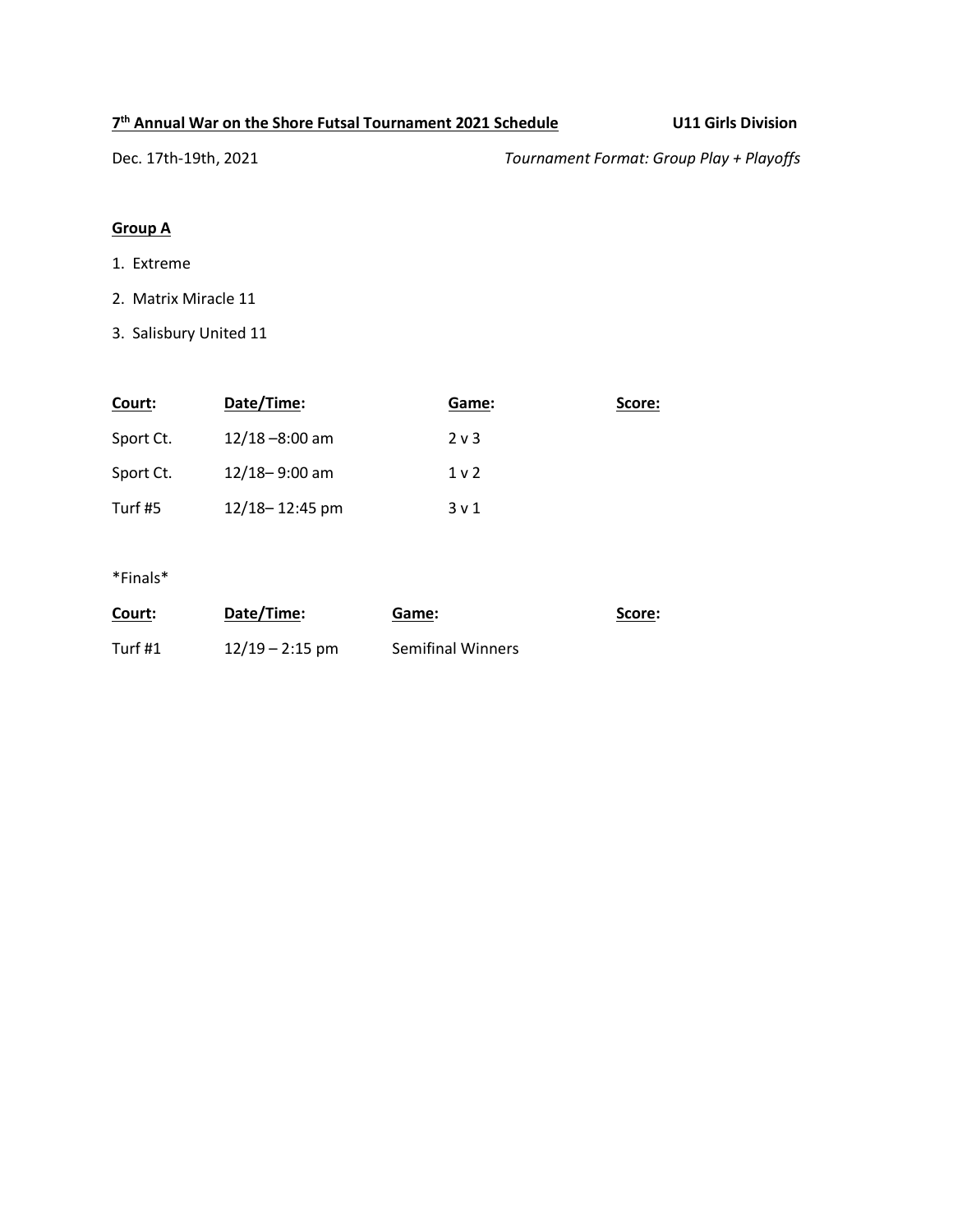#### **7 th Annual War on the Shore Futsal Tournament 2021 Schedule U15 Boys Division**

Dec. 17th-19th, 2021 *Tournament Format: Group Play + Playoffs*

1. Shore Soccer ESFC Red 4. Matrix Maestros 07

- 2. Adrenaline FC 6. The state of the Society of the Society of S. Real Madrid
- 

#### **Yellow Line =Crossover Division Match**

#### **Group A Group B**

- 
- 
- 3. Shore Soccer ESFC Blue 6. Shore Soccer ESFC White

| Court:           | Date/Time:        | Game:            | Court:           | Date/Time:        | Game:           |
|------------------|-------------------|------------------|------------------|-------------------|-----------------|
| <b>Sport Ct.</b> | $12/17 - 7:30$ pm | 3v6              | <b>Sport Ct.</b> | $12/17 - 7:30$ pm | 6v3             |
| Turf #5          | $12/17 - 7:30$ pm | 2 <sub>v</sub> 5 | Turf #5          | $12/17 - 7:30$ pm | 5v2             |
| <b>Sport Ct.</b> | $12/18 - 2:15$ pm | 1 <sub>v</sub>   | <b>Sport Ct.</b> | $12/18 - 2:15$ pm | 4v1             |
| Sport Ct.        | $12/18 - 3:45$ pm | $1v$ 3           | Turf #5          | $12/18 - 2:15$ pm | 5 v 6           |
| Turf #5          | $12/18 - 5:15$ pm | 3v2              | Turf #5          | $12/18 - 4:30$ pm | 4v <sub>5</sub> |
| Sport Ct.        | $12/19 - 8:15$ am | 2 v 1            | Turf #5          | $12/19 - 8:15$ am | 6v4             |
|                  |                   |                  |                  |                   |                 |

**Playoffs** 

#### \*Quarterfinals\*

| Court:  | Date/Time:         | <u>Game</u> :                           | <u>Court:</u> | Date/Time:                                 | <u>Game</u> : |
|---------|--------------------|-----------------------------------------|---------------|--------------------------------------------|---------------|
| Turf #5 | $12/19 - 10:30$ am | $B$ 2 <sup>nd</sup> v A 3 <sup>rd</sup> | Turf #5       | $12/19 - 11:15$ am A $2^{nd}$ v B $3^{rd}$ |               |

#### \*Semifinals\*

| Court:  | Date/Time:        | Game:                                    | Court:    | Date/Time:                                     | Game: |
|---------|-------------------|------------------------------------------|-----------|------------------------------------------------|-------|
| Turf #5 | $12/19 - 4:30$ pm | A 1 <sup>st</sup> v Winner <sup>^^</sup> | Sport Ct. | $12/19 - 5:15$ pm B 1st v Winner <sup>11</sup> |       |

| Court:    | Date/Time:        | Game:                    |
|-----------|-------------------|--------------------------|
| Sport Ct. | $12/19 - 7:30$ pm | <b>Semifinal Winners</b> |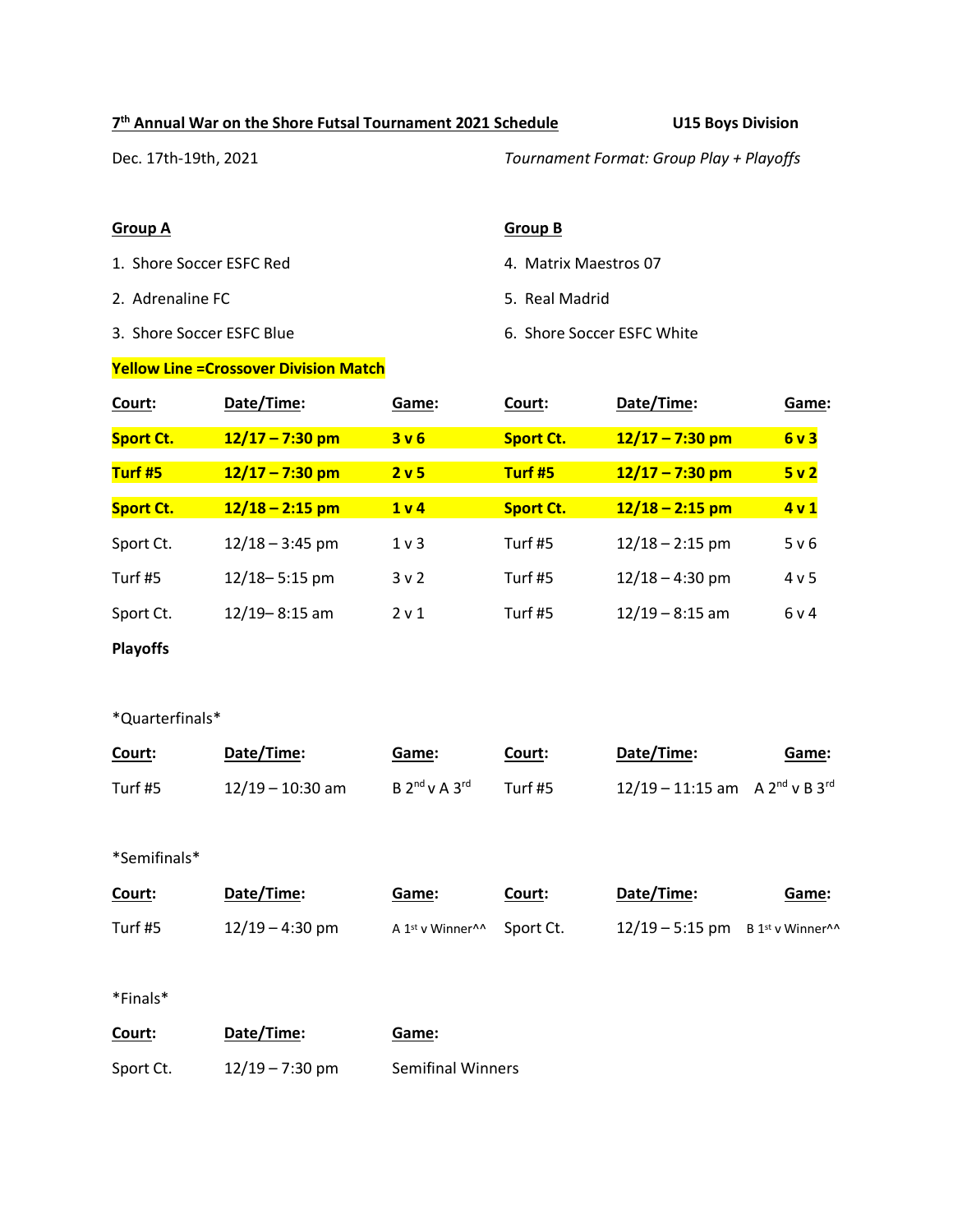#### **7 th Annual War on the Shore Futsal Tournament 2021 Schedule U15 Girls Division**

Dec. 17th-19th, 2021 *Tournament Format: Group Play + Championship*

# **Group A**

- 1. River 08 Girls
- 2. Salisbury United 07
- 3. SHYK 22

| Court:    | Date/Time:         | Game:            |
|-----------|--------------------|------------------|
| Turf #5   | 12/18-9:00 am      | 1 <sub>v</sub>   |
| Turf #5   | $12/18 - 10:30$ am | $1v$ 3           |
| Turf #5   | $12/18 - 12:00$ pm | $2v$ 3           |
| Turf #5   | 12/18-1:30 pm      | 2 <sub>v</sub> 1 |
| Turf $#1$ | $12/19 - 9:45$ am  | 3v2              |
| Turf #1   | $12/19 - 11:15$ am | 3 <sub>v</sub> 1 |

## **Playoffs**

| <u>Court:</u> | Date/Time:         | Game:                             |
|---------------|--------------------|-----------------------------------|
| Sport Ct.     | $12/19 - 12:45$ pm | 1st Place v 2 <sup>nd</sup> Place |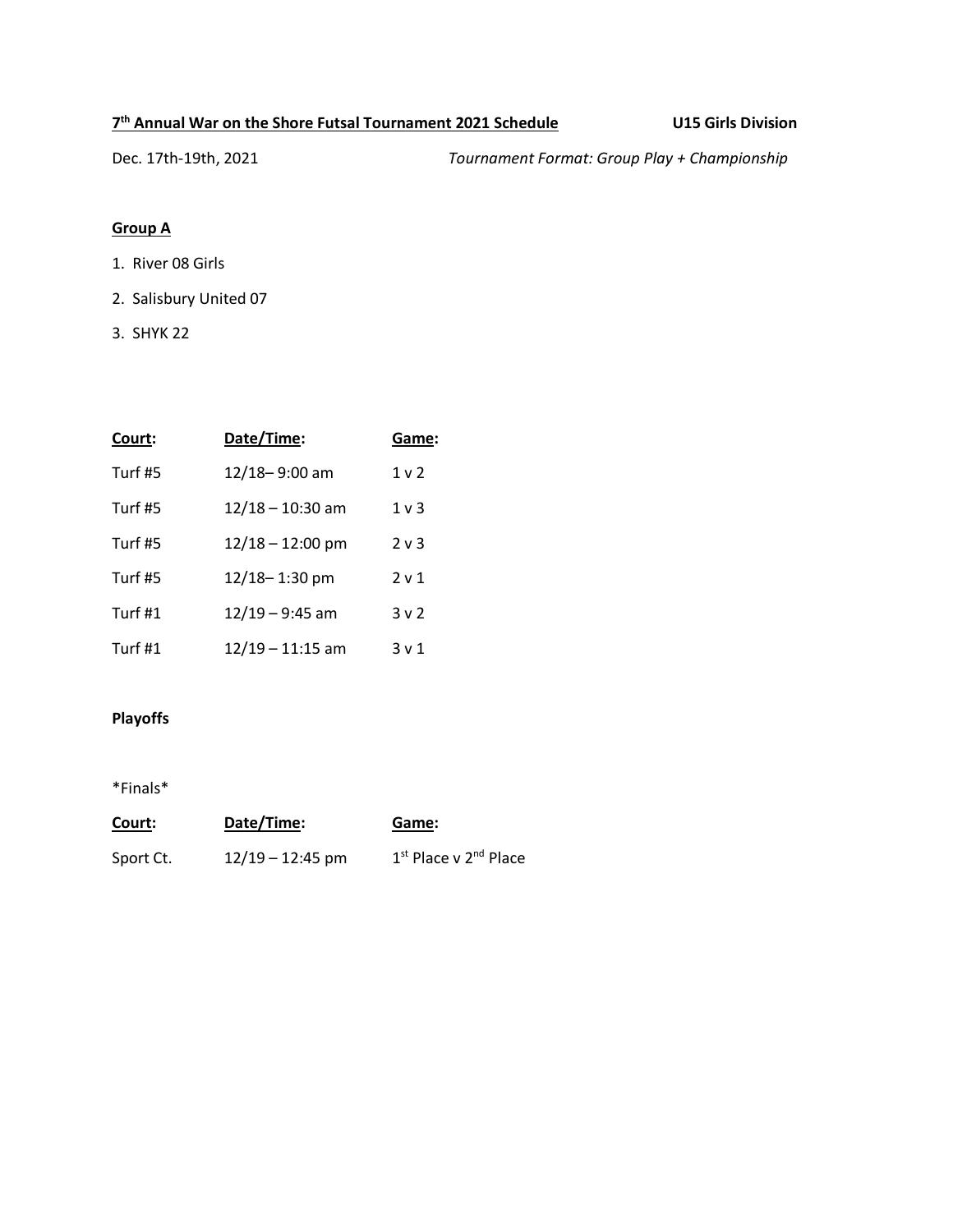**7 th Annual War on the Shore Futsal Tournament 2021 Schedule U19 High School Boys Division**

Dec. 17th-19th, 2021 *Tournament Format: Group Play + All teams make Playoffs*

1. Shore Unlimited A 5. Shore Unlimited B

- 
- 3. Somerset SC 7. IRWHO
- 4. Real Madrid **8. The Boys**

#### **Group A Group B**

- 
- 2. Sussex Athletic **6. ESVA Inter Boys** 
	-
	-

| Court:    | Date/Time:        | Game:            | Court:    | Date/Time:        | Game:          |
|-----------|-------------------|------------------|-----------|-------------------|----------------|
| Sport Ct. | $12/17 - 9:00$ pm | 1 <sub>v</sub>   | Turf #5   | $12/17 - 8:15$ pm | 6 <sub>v</sub> |
| Turf #5   | 12/17-9:45 pm     | 3 <sub>v</sub> 4 | Sport Ct. | $12/17 - 9:45$ pm | 5v7            |
| Turf #5   | 12/18-11:15 am    | $1v$ 3           | Sport Ct. | $12/18 - 1:30$ pm | 7 v 8          |
| Sport Ct. | 12/18-6:45 pm     | 2 v 4            | Sport Ct. | 12/18-6:00 pm     | 5 v 6          |
| Sport Ct. | $12/18 - 8:15$ pm | $4 \vee 1$       | Turf #5   | 12/18-9:00 pm     | 7 v 6          |
| Sport Ct. | 12/18-9:00 pm     | $2v$ 3           | Turf #5   | 12/18-9:45 pm     | 8 v 5          |

#### **Playoffs**

\*Quarterfinals\*

| Court:       | Date/Time:        | Game:                                   | Court:    | Date/Time:         | Game:                       |
|--------------|-------------------|-----------------------------------------|-----------|--------------------|-----------------------------|
| Turf #5      | $12/19 - 9:45$ am | A $1st$ v B $4th$                       | Turf $#1$ | $12/19 - 10:30$ am | $B 1st$ v A 4 <sup>th</sup> |
| Sport Ct.    | $12/19 - 9:45$ am | $B$ 2 <sup>nd</sup> v A 3 <sup>rd</sup> | Sport Ct. | $12/19 - 10:30$ am | A $2^{nd}$ v B $3^{rd}$     |
| *Semifinals* |                   |                                         |           |                    |                             |
| Court:       | Date/Time:        | Game:                                   | Court:    | Date/Time:         | Game:                       |
| Sport Ct.    | $12/19 - 3:00$ pm | Winners ^^                              | Sport Ct. | 12/19-3:45 pm      | Winners ^^                  |
| *Finals*     |                   |                                         |           |                    |                             |
| Court:       | Date/Time:        | Game:                                   |           |                    |                             |
| Sport Ct.    | $12/19 - 6:45$ pm | <b>Semifinal Winners</b>                |           |                    |                             |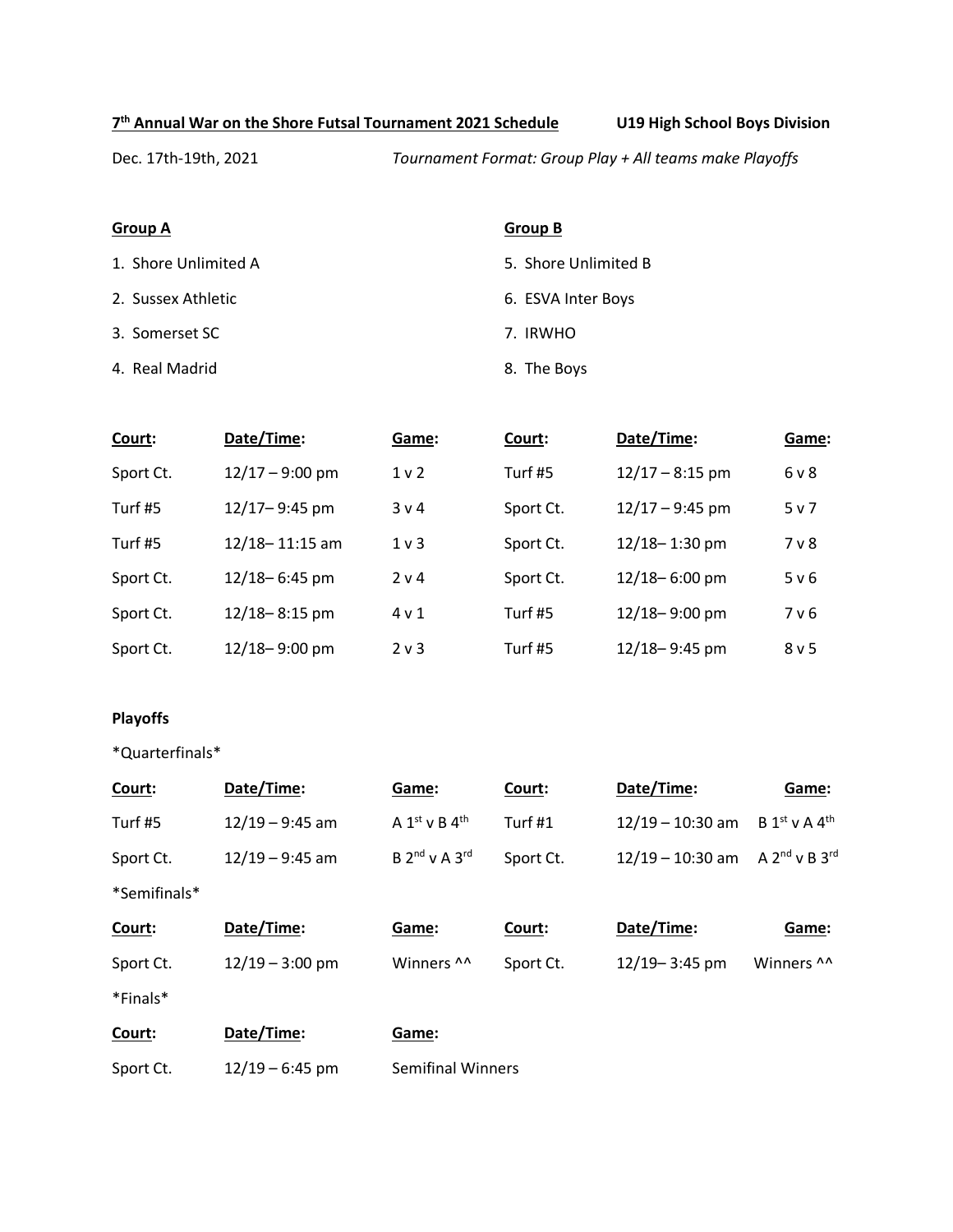#### **7 th Annual War on the Shore Futsal Tournament 2021 Schedule Over 30 Men's Division**

Dec. 17th-19th, 2021 *Tournament Format: Group Play + Playoffs*

# **Group A**

- 1. United
- 2. Somerset SC
- 3. Hangover 96
- 4. Tolucas

| Court:    | Date/Time:         | Game:          |
|-----------|--------------------|----------------|
| Sport Ct. | $12/17 - 6:45$ pm  | 3 <sub>v</sub> |
| Turf #5   | $12/17 - 6:45$ pm  | 1 <sub>v</sub> |
| Sport Ct. | $12/18 - 11:15$ am | 2 v 4          |
| Sport Ct. | $12/18 - 12:00$ pm | $1v$ 3         |
| Sport Ct. | 12/18-7:30 pm      | 4 v 1          |
| Turf #5   | $12/18 - 7:30$ pm  | 2 v 3          |

# **Playoffs**

\*Semifinals\*

| Court:    | Date/Time:         | Game:               |
|-----------|--------------------|---------------------|
| Sport Ct. | $12/19 - 11:15$ am | $1st$ v $4th$       |
| Sport Ct. | $12/19 - 12:00$ pm | $2^{nd}$ v $3^{rd}$ |

| Court:    | Date/Time:        | Game:                    |
|-----------|-------------------|--------------------------|
| Sport Ct. | $12/19 - 4:30$ pm | <b>Semifinal Winners</b> |